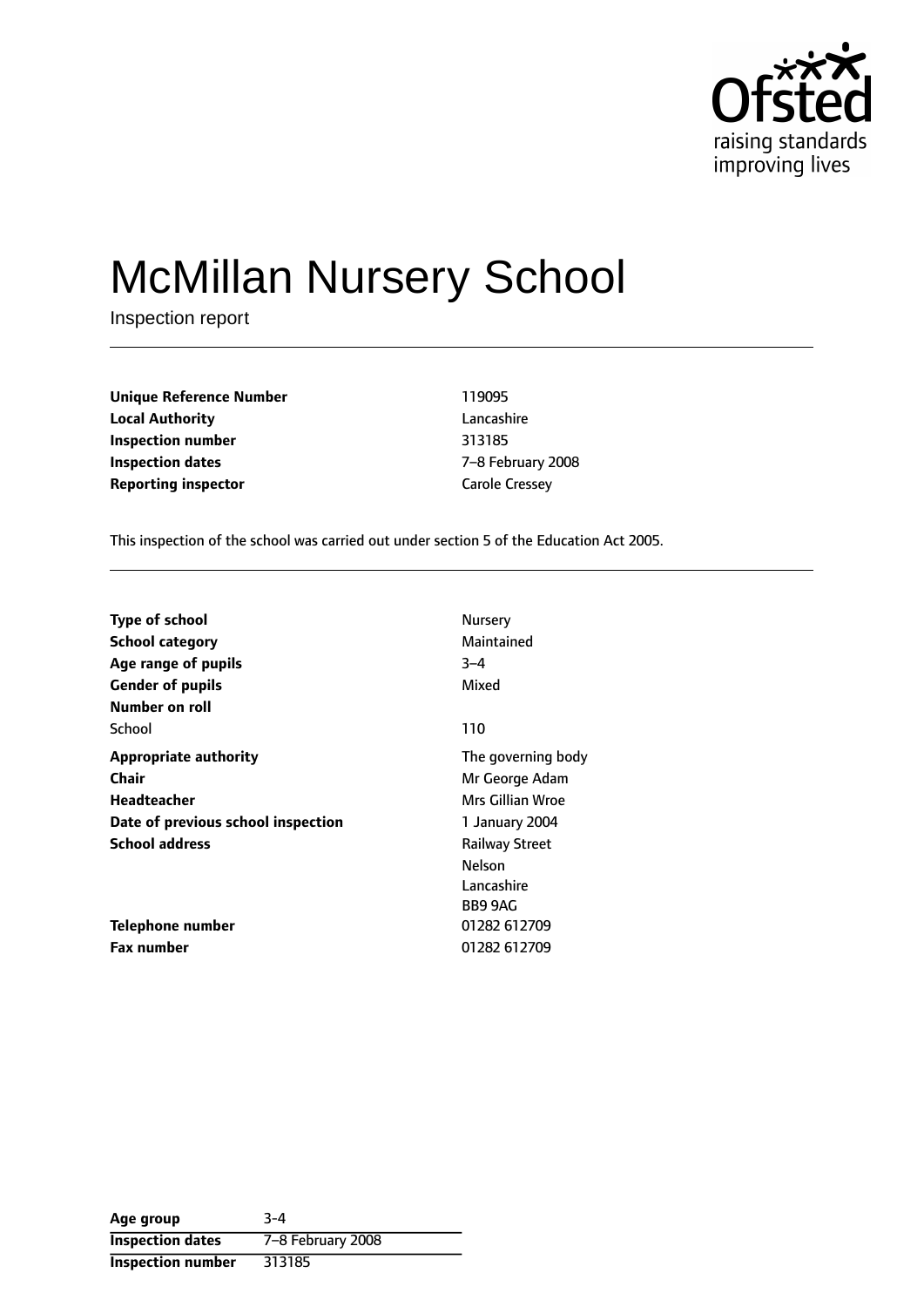.

© Crown copyright 2008

#### Website: www.ofsted.gov.uk

This document may be reproduced in whole or in part for non-commercial educational purposes, provided that the information quoted is reproduced without adaptation and the source and date of publication are stated.

Further copies of this report are obtainable from the school. Under the Education Act 2005, the school must provide a copy of this report free of charge to certain categories of people. A charge not exceeding the full cost of reproduction may be made for any other copies supplied.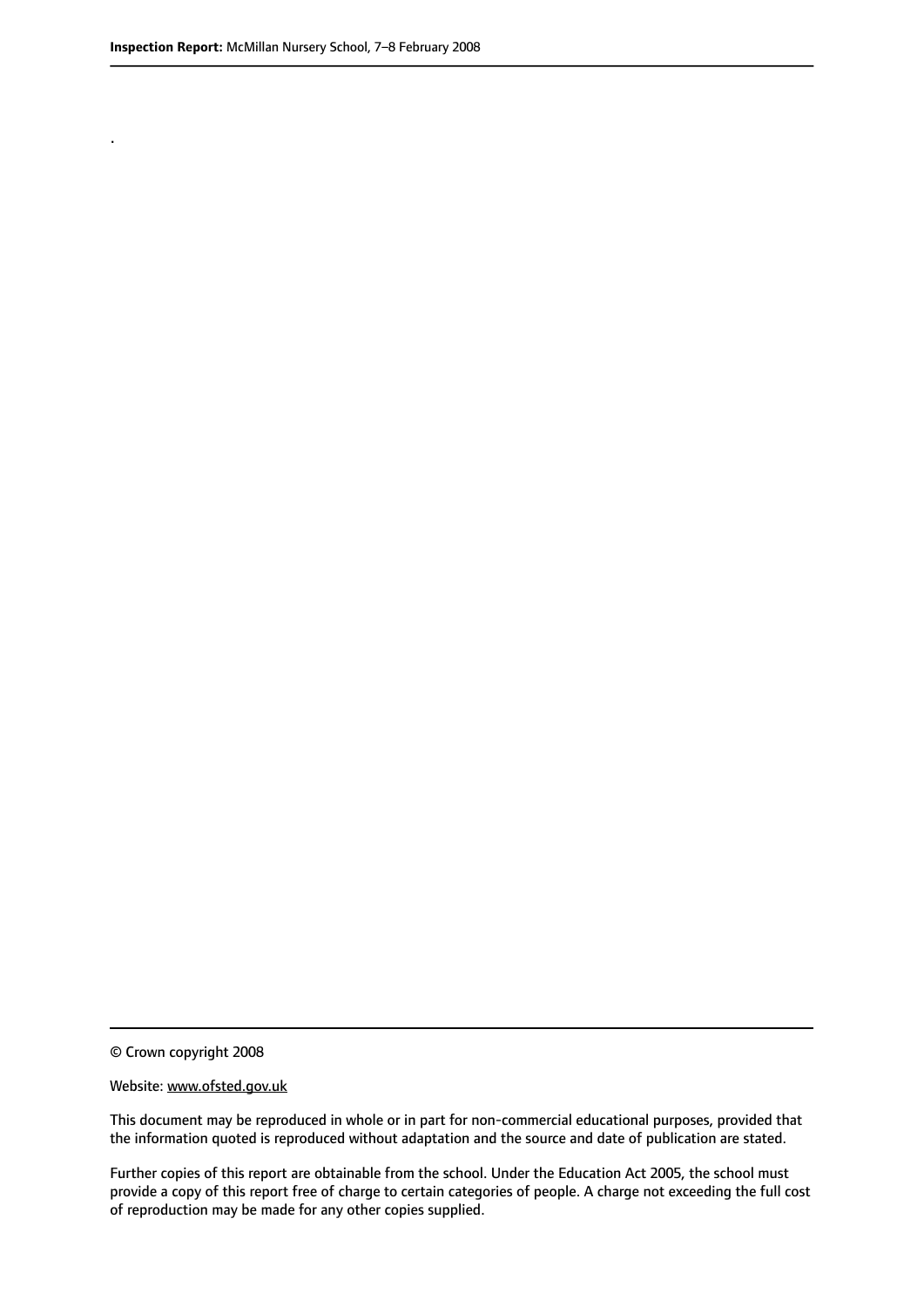### **Introduction**

The inspection was carried out by one Additional Inspector.

### **Description of the school**

The school is situated in an area where there are significant pockets of social and economic deprivation. Most children are from minority ethnic backgrounds and have English as an additional language. The proportion of children with learning difficulties and/or disabilities is well above average.

### **Key for inspection grades**

| Grade 1 | Outstanding  |
|---------|--------------|
| Grade 2 | Good         |
| Grade 3 | Satisfactory |
| Grade 4 | Inadequate   |
|         |              |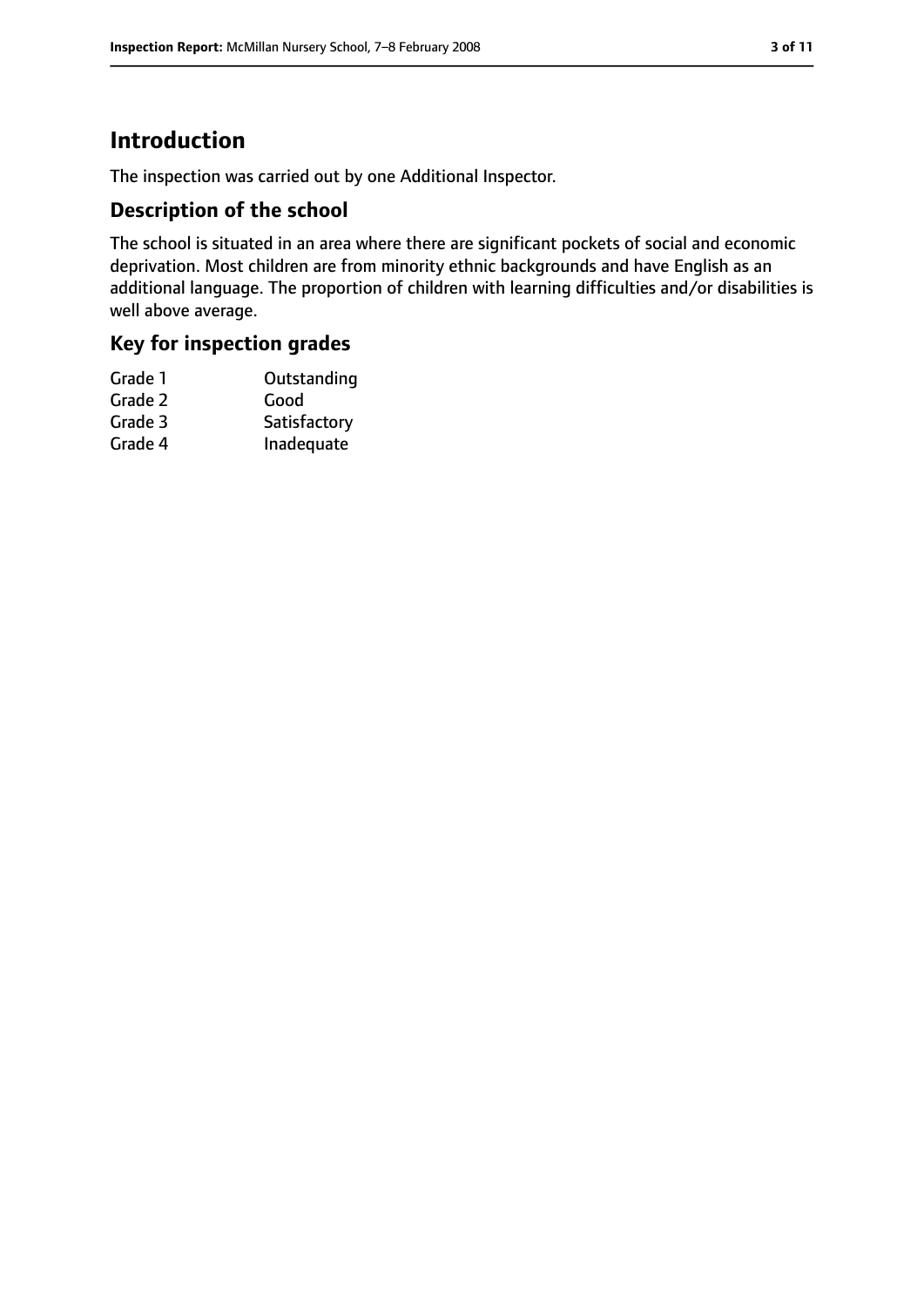### **Overall effectiveness of the school**

#### **Grade: 1**

This is an outstanding nursery which is exceptionally well led and managed. The leadership's determination to provide the very best education possible is shared by a skilled and enthusiastic team of professionals and a supportive governing body. They consistently provide outstanding teaching, care, guidance and support, along with a very practical and exciting curriculum. Although the majority of children start nursery with levels of development which are well below those expected for their ages, they thrive in this excellent nurturing environment, make rapid progress and most leave with the skills expected of them.

Parents are rightly very proud of their successful school, especially the very high quality care their children receive and the rapid progress they make in their learning. One parent said, 'I had a son at McMillan and he was well looked after and his progress was brilliant, he was well prepared for school and I was so pleased I sent my daughter and recommended my sister to send her son also.' This is typical of comments made by many parents.

Learning is such fun that children make remarkable gains in their personal qualities and quickly adjust to school routines. Children's enjoyment of school is evident as they happily wave goodbye to their parents and eagerly decide what is going to be their first exciting task of the day. Adults are always available to support those children who need extra reassurance because they are new to nursery, need someone to explain things in their home language or have very complex learning difficulties and/or disabilities.

Children's behaviour is consistently outstanding. It isso very good that each year their teachers take every single child to a seaside hotel for lunch. Now that is really something when you are only three! Parents are especially pleased their children are learning about other cultures and faiths as they believe this is preparing them well for life in modern British society. An excellent programme of social and health education provides the children with age related tools to develop personal safety, care and healthy living.

A wide range of exciting high quality resources and activities continually challenge the children and inspire them to learn. Teaching is carefully adapted to each individual child to ensure they make the progress they are capable of. Staff use the information from observations extremely well to pinpoint each child's progress and carefully identify the next steps in learning. The indoor and outdoor environments are used very effectively to support and extend children's spontaneous play and language development.

Parents really do value the richness of the curriculum the school has to offer, recognising that with the best will in the world as parents they cannot provide all the many valuable experiences the school does. In just one day a child can be involved in preparing a meal to celebrate Chinese New Year, mixing cement to build a wall, as well as bathing Mrs Wishy Washy's farm animals, making a pair of binoculars and learning to write both names and learning simple addition and subtraction.

The nursery has made excellent progress since the previous inspection; it gives excellent value for money and is exceptionally well placed to continue to be very successful.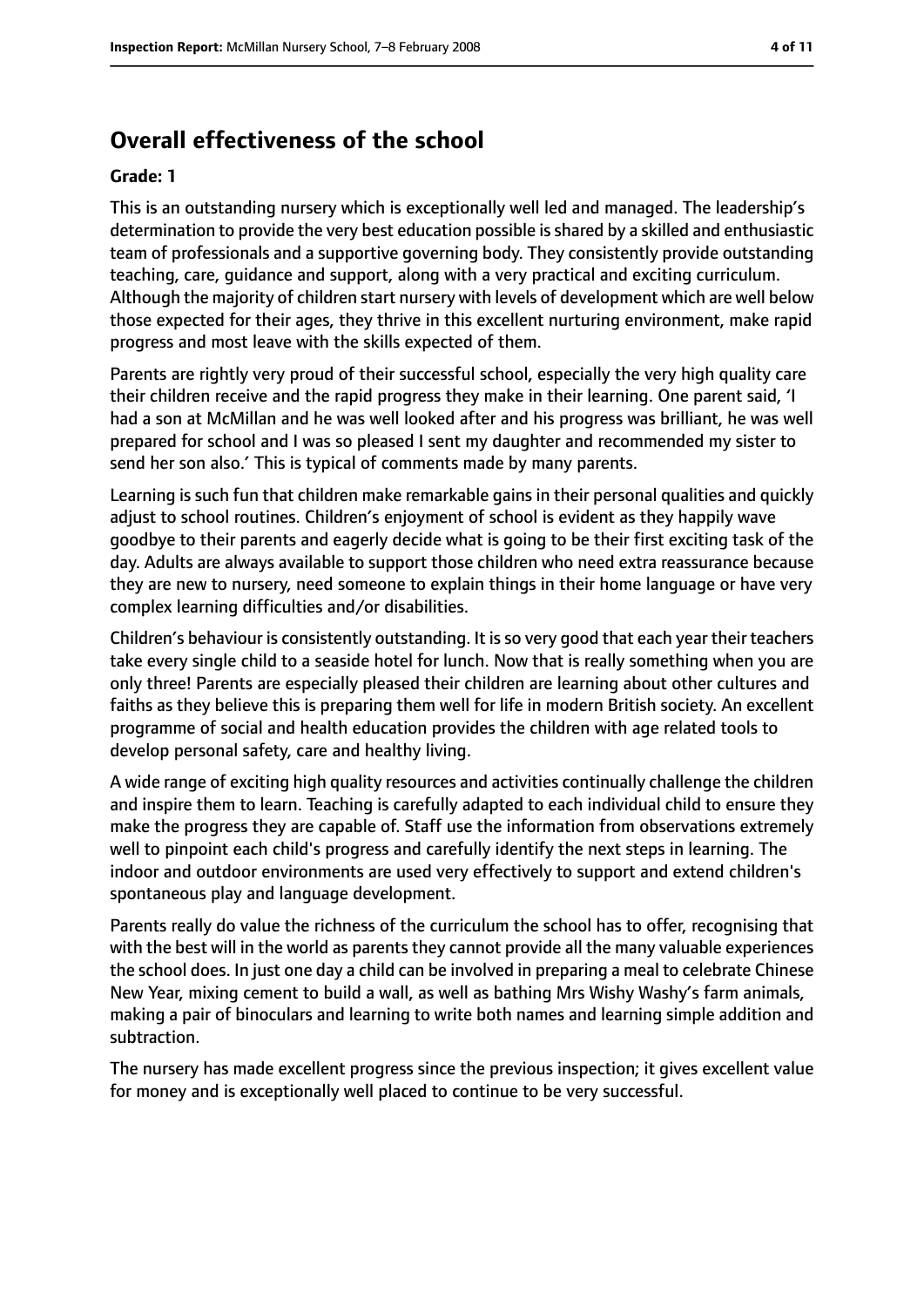### **Effectiveness of the Foundation Stage**

#### **Grade: 1**

As a Nursery school the Foundation Stage is completely covered by the Overall Effectiveness section.

### **What the school should do to improve further**

■ There are no significant areas to improve.

### **Achievement and standards**

#### **Grade: 1**

When children enter the nursery their development is generally well below that usually seen for children of this age especially in literacy, numeracy and personal and social development. Most children make rapid progress and achieve exceptionally well so that by the time they leave the nursery their standards are at the expected level and a significant number are exceeding it. Children with learning difficulties and/or disabilities; those who learn at a faster rate; those learning English as an additional language; children from minority ethnic groups; and girls and boys all do well at this outstanding nursery because of the excellent support each individual receives.

### **Personal development and well-being**

#### **Grade: 1**

Children's personal development and well-being are outstanding as is their spiritual, moral, social and cultural development. By the time they have been in nursery for a term children are very lively, confident and friendly. They play well together for long periods of time, behave exceptionally well and soon take a full part in the school community. Children enjoy their time at nursery and their attendance is good.

Children with behavioural problems are fully integrated into all activities and make very good gains in their learning. Children work safely and are very good at selecting and clearing away their own resources. All this prepares them exceptionally well for transfer into primary school.

Parents are particularly pleased their children are learning how to keep themselves safe on the road and the importance of not talking to strangers. At snack time children enjoy different types of healthy foods, learn to wait their turns and to say please and thank you. Even when the weather is cold and blustery children can't wait to put on their hats, coats and wellies, to enjoy all the challenges of the outside play area. Climbing, sliding and swinging releases such energy and helps young bodies to grow healthy and strong.

### **Quality of provision**

### **Teaching and learning**

#### **Grade: 1**

Teaching and learning are outstanding. Children learn exceptionally well because teachers and support staff, including bilingual assistants, match tasks and activities very carefully to individual needs. Staff are always on hand to extend children's knowledge and understanding. It's not enough to be able to write your first name; once that has been accomplished then the challenge is to be able to write your second name! Staff use the information from observations to pinpoint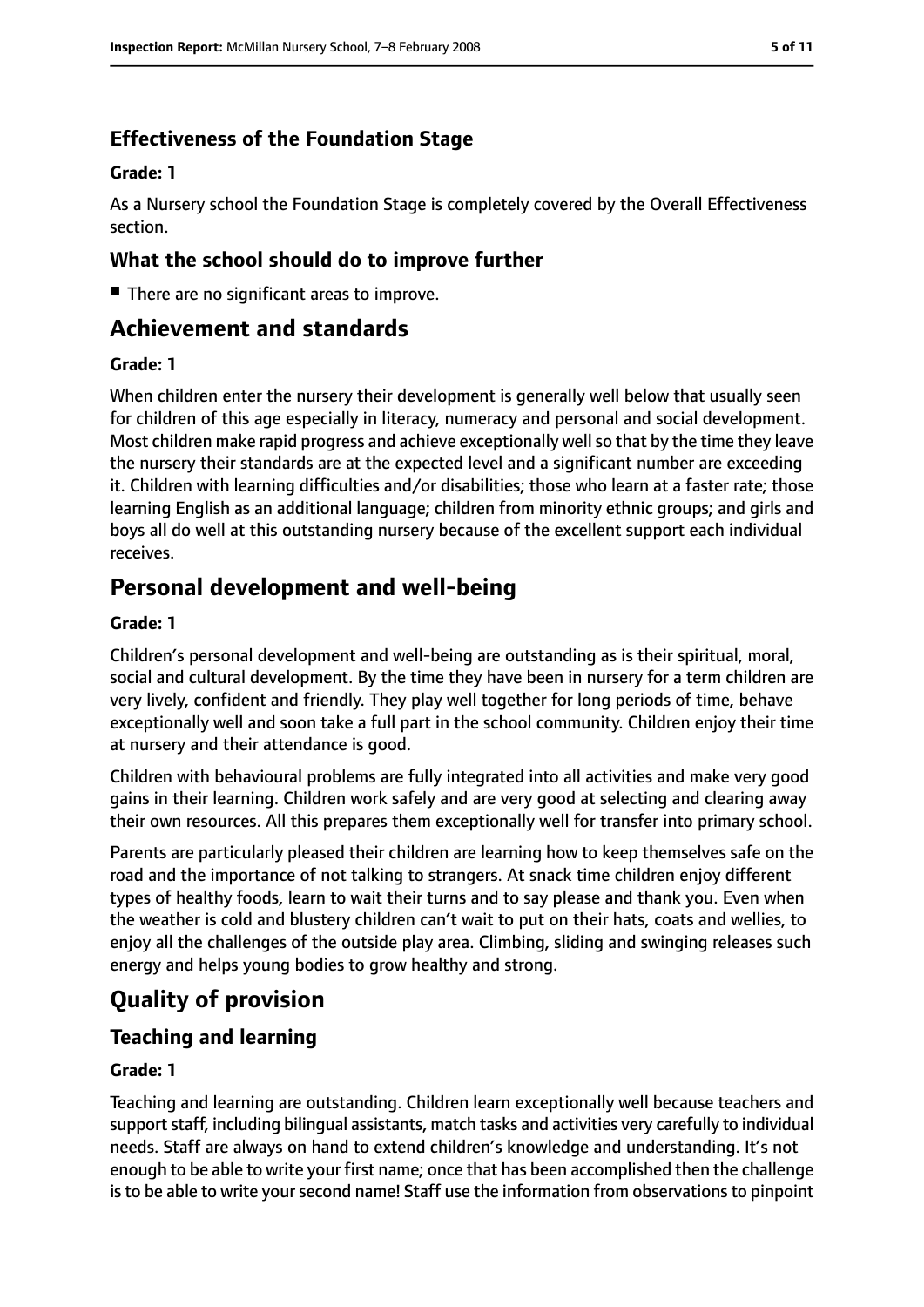each child's progress and carefully identify the next steps in learning. The basic skills are woven very imaginatively into every task so that speaking and listening, mark-making, counting and the use of mathematical vocabulary are all relevant to children's experiences. Group times with key workers are just one of the successful ways children's learning is extended. During snack time children happily discovered that honey, money and sunny all rhymed; they counted how many children were present and worked out how many were away. Parents are delighted with how much their children learn each day and they recognise the role they have to play in helping their child to be successful.

#### **Curriculum and other activities**

#### **Grade: 1**

The curriculum is outstanding. It helps children to learn how to stay safe and healthy and develop a caring attitude to each other and their community. Staff provide a wide variety of highly challenging practical activities both indoors and outside which grasp the interest and imagination of young children. As a result children are eager learners who can't wait to see what each new day has in store for them. Parents especially value the emphasis placed on play and say they realise how much reading, writing and number their children learn from their play. The curriculum is exceptionally well planned to ensure that children's language skills are given a high priority. Visits and visitors are all carefully planned to give children exciting experiences to talk about. A train journey, a trip to a beach, lunch in a hotel, looking for squirrels, a visit from the mayor, a circus performer or a postman are all so new and exciting when you are only three! You just have to talk about them.

#### **Care, guidance and support**

#### **Grade: 1**

The school's outstanding level of care, guidance and support enables all children to be highly successful learners who make rapid strides in their progress. Procedures for safeguarding pupils' welfare, health and safety are in line with statutory requirements. Parents justifiably praise the school for the exceptional way it cares for individuals and their families. Staff work with the adjacent 'Offspring Pre-school' and 'Sure Start' to provide support for those families who need additional support in managing their children's behaviour or complex and challenging learning needs. Children who go on extended holidays have a homework pack which includes a camera to record their experiences. On their return to England a home visit and a planned return to school ensure that children are eased back into nursery with the minimum of distress. Highly developed systems for assessing academic progress contribute much to the children's progress. Children are very well supported to help them to continually improve.

### **Leadership and management**

#### **Grade: 1**

Leadership and management are outstanding. The headteacher provides the staff with an exceptionally clear direction resulting in a strong, enthusiastic team who are committed to providing an early year's curriculum based on meeting individual needs of the child. The effective process of self-evaluation, although modest in its judgement, accurately reflects the high quality provision the school makes. New staff or changes to roles and responsibilities are carefully monitored and supported to ensure that the high standards of teaching are always maintained. The school's systems to check children's progress are excellent and are used very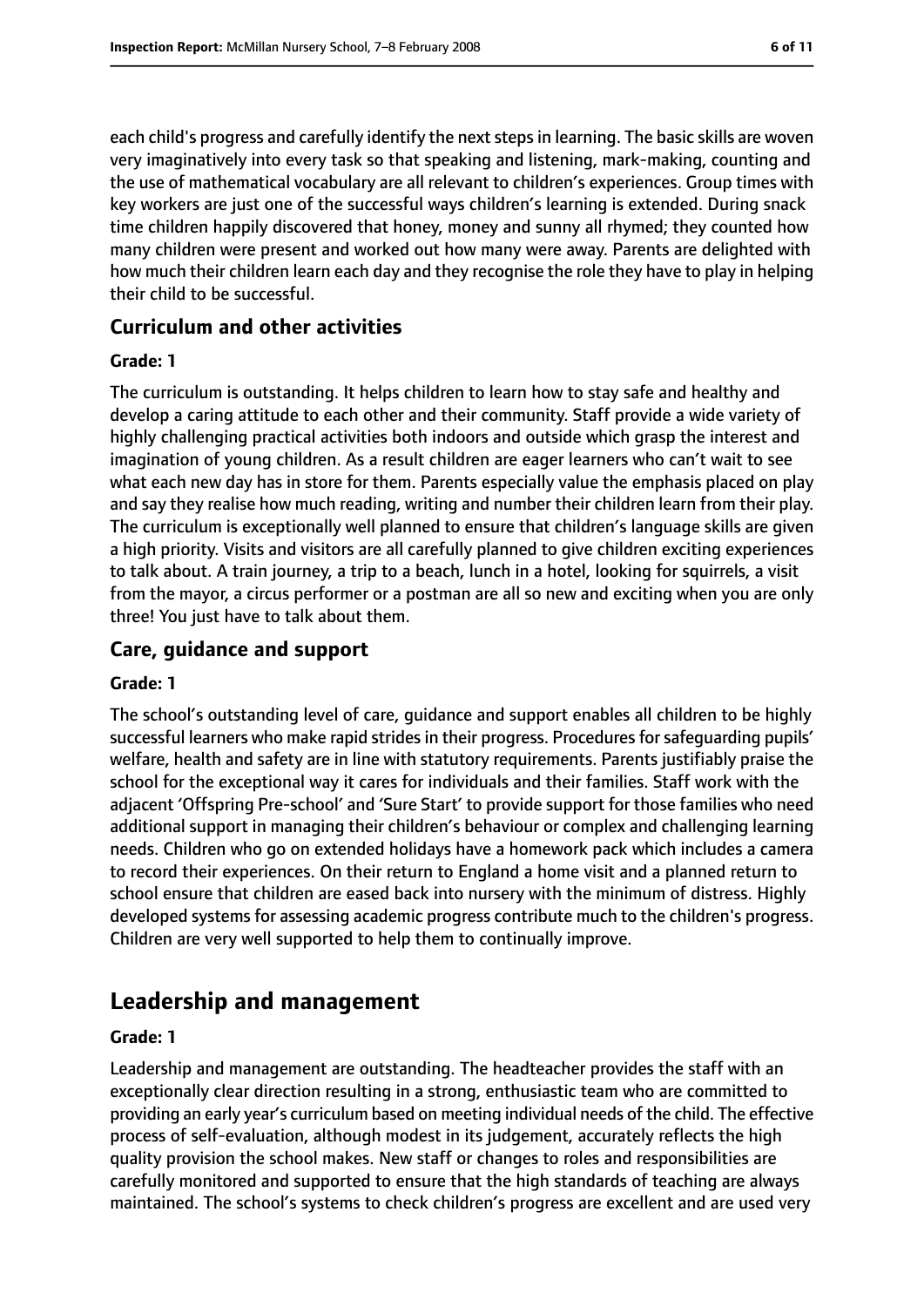effectively to ensure that all groups of children and individuals make the progress they are capable of. These systems are so good they are being used by the local authority as examples of best practice. Governors have established good systems for monitoring the work of the school. Parents are unanimous in their view that the school is well led and managed. The inspection wholeheartedly agrees with them.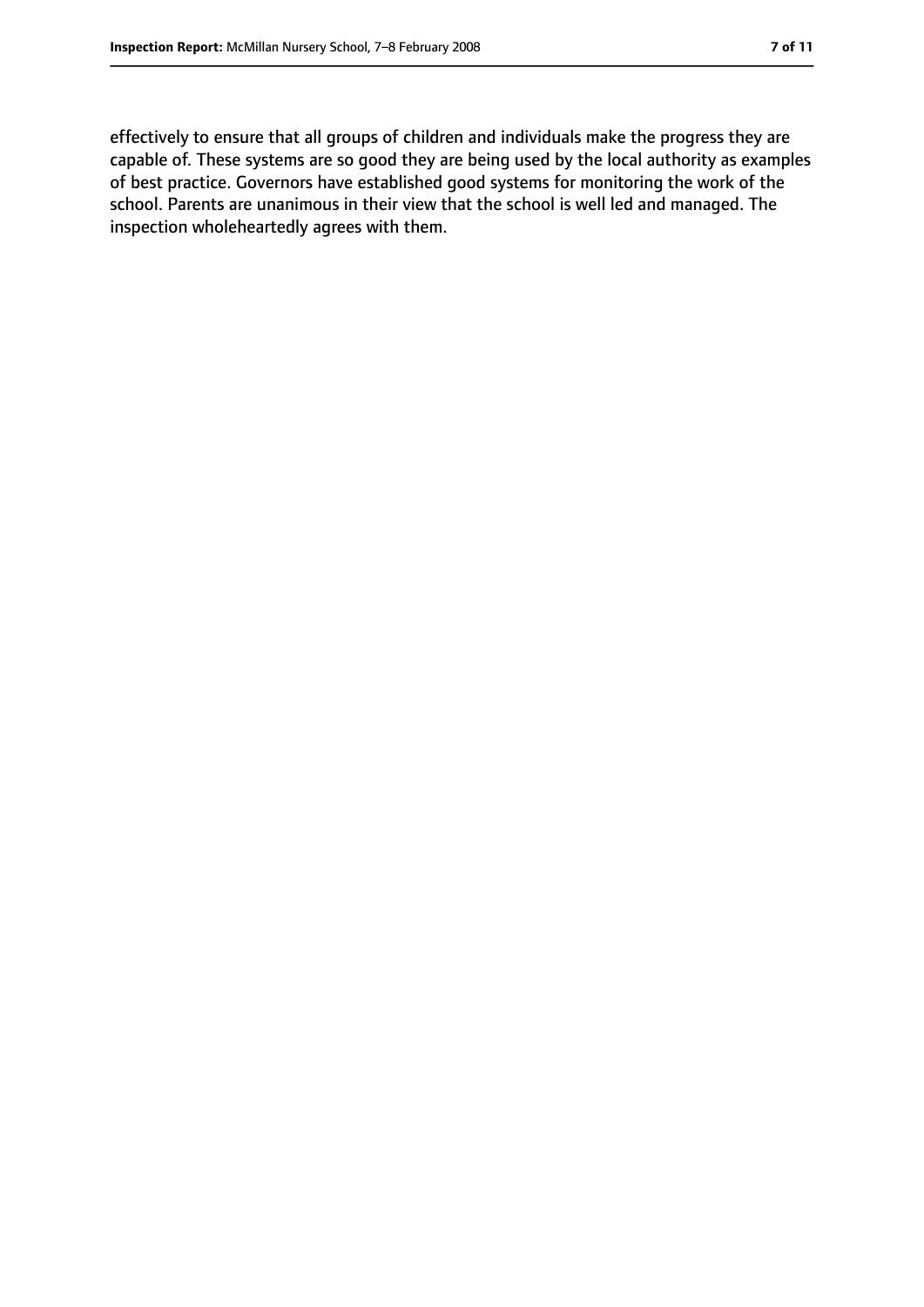**Any complaints about the inspection or the report should be made following the procedures set out in the guidance 'Complaints about school inspection', which is available from Ofsted's website: www.ofsted.gov.uk.**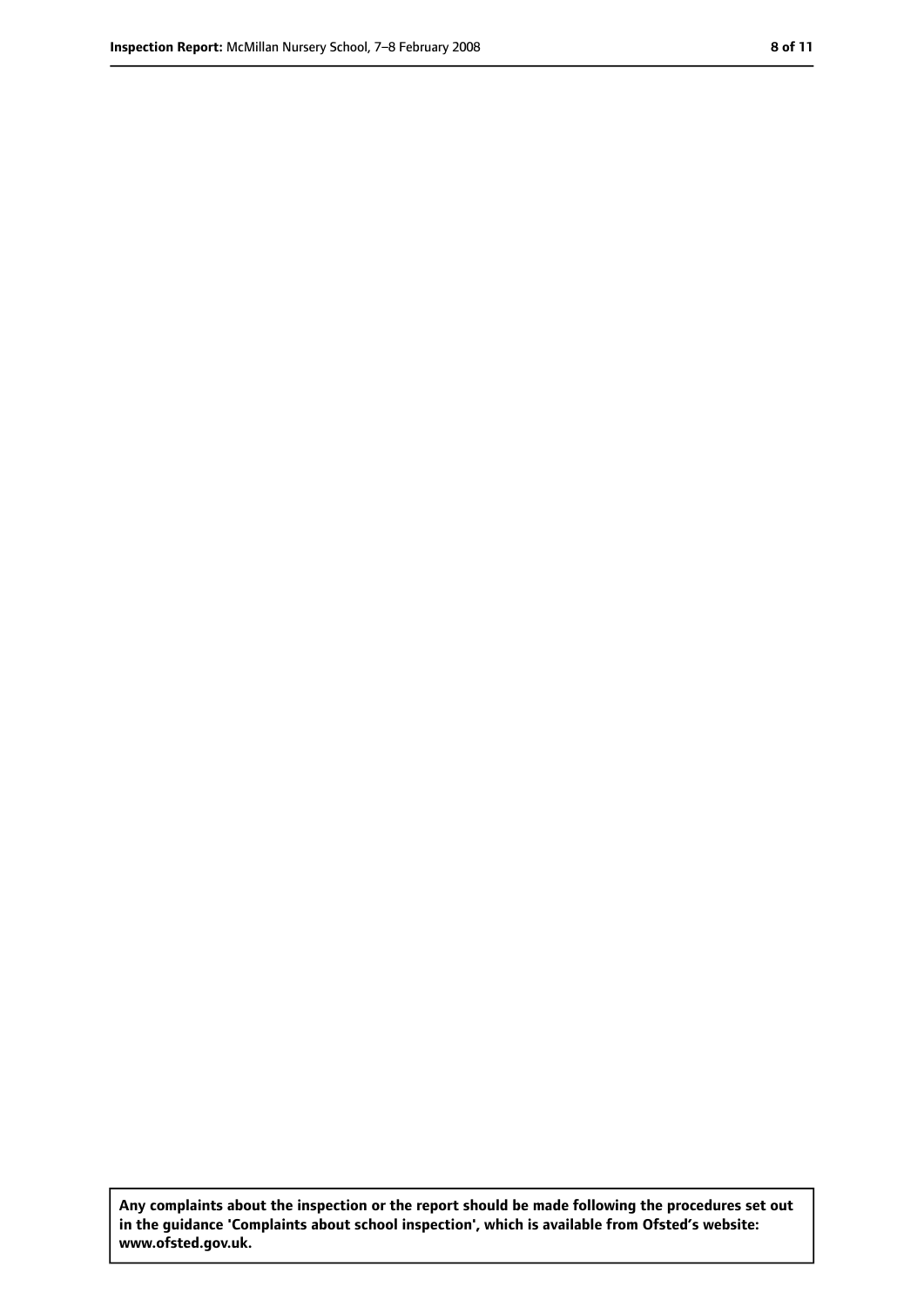#### **Annex A**

### **Inspection judgements**

| $^{\backprime}$ Key to judgements: grade 1 is outstanding, grade 2 good, grade 3 satisfactory, and | <b>School</b>  |
|----------------------------------------------------------------------------------------------------|----------------|
| arade 4 inadequate                                                                                 | <b>Overall</b> |

### **Overall effectiveness**

| How effective, efficient and inclusive is the provision of education, integrated<br>care and any extended services in meeting the needs of learners? |     |
|------------------------------------------------------------------------------------------------------------------------------------------------------|-----|
| Effective steps have been taken to promote improvement since the last<br>inspection                                                                  | Yes |
| How well does the school work in partnership with others to promote learners'<br>well-being?                                                         |     |
| The effectiveness of the Foundation Stage                                                                                                            |     |
| The capacity to make any necessary improvements                                                                                                      |     |

### **Achievement and standards**

| How well do learners achieve?                                                                               |  |
|-------------------------------------------------------------------------------------------------------------|--|
| The standards <sup>1</sup> reached by learners                                                              |  |
| How well learners make progress, taking account of any significant variations between<br>groups of learners |  |
| How well learners with learning difficulties and disabilities make progress                                 |  |

### **Personal development and well-being**

| How good is the overall personal development and well-being of the<br>learners?                                  |  |
|------------------------------------------------------------------------------------------------------------------|--|
| The extent of learners' spiritual, moral, social and cultural development                                        |  |
| The extent to which learners adopt healthy lifestyles                                                            |  |
| The extent to which learners adopt safe practices                                                                |  |
| How well learners enjoy their education                                                                          |  |
| The attendance of learners                                                                                       |  |
| The behaviour of learners                                                                                        |  |
| The extent to which learners make a positive contribution to the community                                       |  |
| How well learners develop workplace and other skills that will contribute to<br>their future economic well-being |  |

### **The quality of provision**

| How effective are teaching and learning in meeting the full range of the<br>learners' needs?          |  |
|-------------------------------------------------------------------------------------------------------|--|
| How well do the curriculum and other activities meet the range of needs<br>and interests of learners? |  |
| How well are learners cared for, quided and supported?                                                |  |

 $^1$  Grade 1 - Exceptionally and consistently high; Grade 2 - Generally above average with none significantly below average; Grade 3 - Broadly average to below average; Grade 4 - Exceptionally low.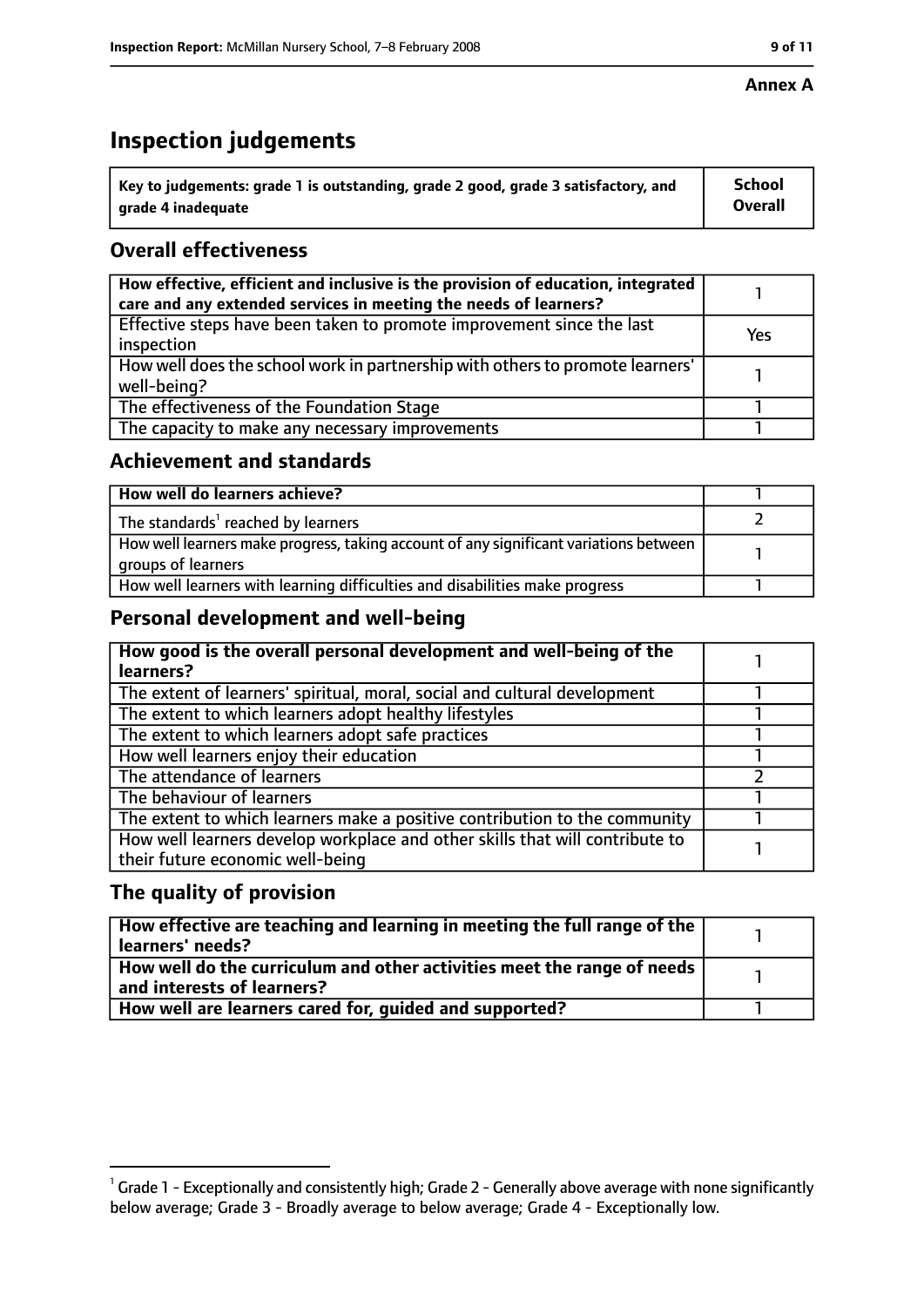#### **Annex A**

## **Leadership and management**

| How effective are leadership and management in raising achievement<br>and supporting all learners?                                              |           |
|-------------------------------------------------------------------------------------------------------------------------------------------------|-----------|
| How effectively leaders and managers at all levels set clear direction leading<br>to improvement and promote high quality of care and education |           |
| How effectively leaders and managers use challenging targets to raise standards                                                                 |           |
| The effectiveness of the school's self-evaluation                                                                                               |           |
| How well equality of opportunity is promoted and discrimination tackled so<br>that all learners achieve as well as they can                     |           |
| How effectively and efficiently resources, including staff, are deployed to<br>achieve value for money                                          |           |
| The extent to which governors and other supervisory boards discharge their<br>responsibilities                                                  |           |
| Do procedures for safequarding learners meet current government<br>requirements?                                                                | Yes       |
| Does this school require special measures?                                                                                                      | <b>No</b> |
| Does this school require a notice to improve?                                                                                                   | No        |